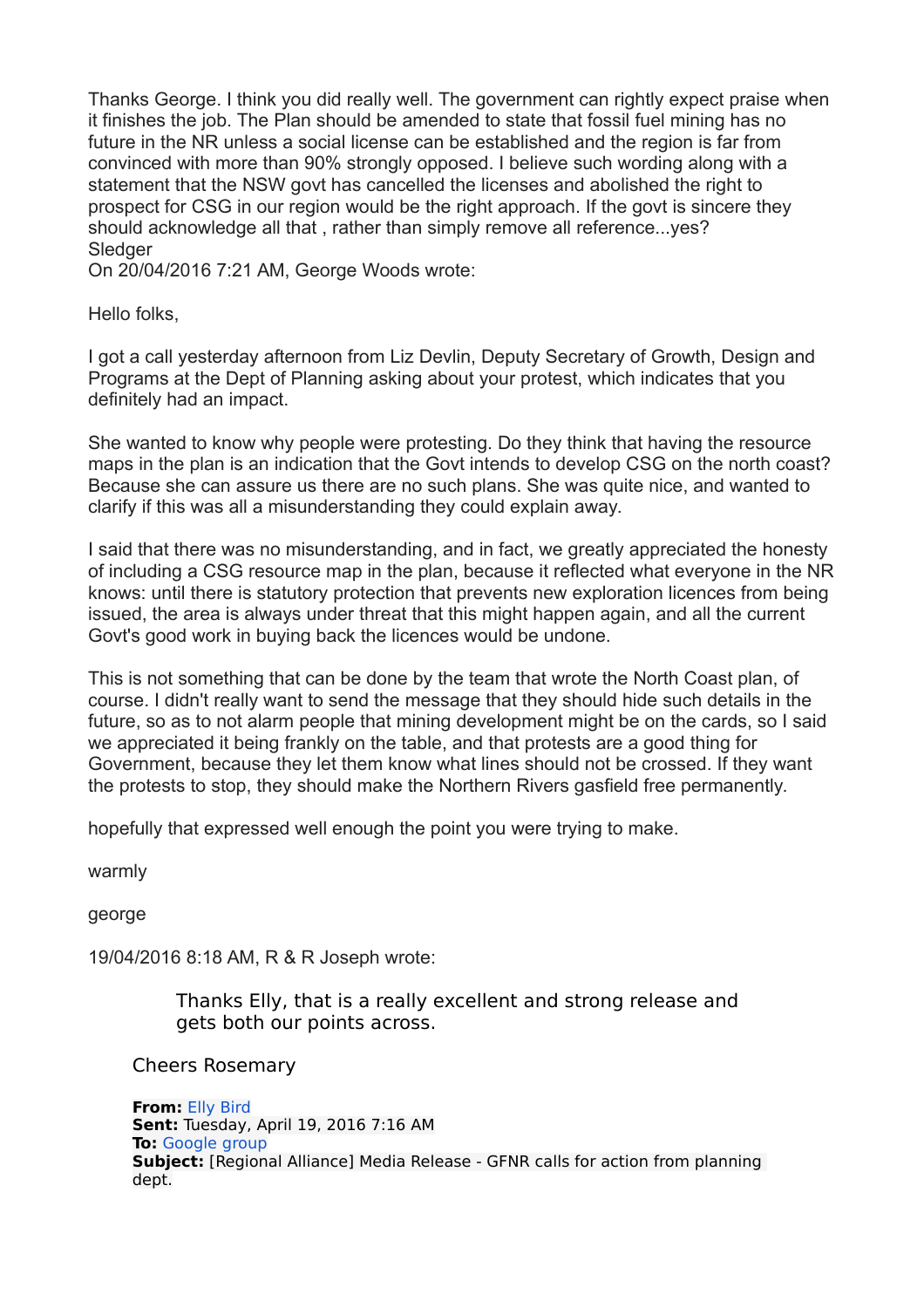Good morning all.. our release has just gone out.. and there is an action up at council offices this morning at11am for those who can make it - please try if you can.

cheers Elly

## **Gasfield Free Northern Rivers demand action from the Planning Department.**

Concerned residents of the Northern Rivers are gathering today at Council Chambers as the NSW Planning Department arrives in Lismore to brief the Lismore City Council on the Draft North Coast Regional Plan.

"The people of Lismore, Casino, Kyogle and surrounds have been left out of briefings and it's just not good enough, so we are here today to send our message to the planning department.

"They should be offering a community briefing in Lismore so that we can clearly send our message to Minister Stokes and Premier Baird, that this regional plan must be amended to remove the references to CSG that it currently includes." said Dean Draper, spokesperson for Gasfield Free Northern Rivers.

"As well as this removal we are demanding that the plan clearly spells out that there will be no unconventional gas exploration at all for the life of the plan. We want it made very clear that the Northern Rivers is a no-go zone for unconventional gas.

"We applauded the Baird government for their actions earlier this year, buying back the licences covering our region, and we want to see them stay the course. We want a government that reinforces its actions in writing, and what better place to put their intentions to protect the Northern Rivers than the Regional Plan for the North Coast.

"We're currently seeing an influx of Labor politicians, who are here to woo the people of the Northern Rivers. They clearly know what we want and are here seeking our votes. This NSW government, and the National Party risk losing the people of the Northern Rivers forever if they don't thoroughly follow through with complete protection for our region.